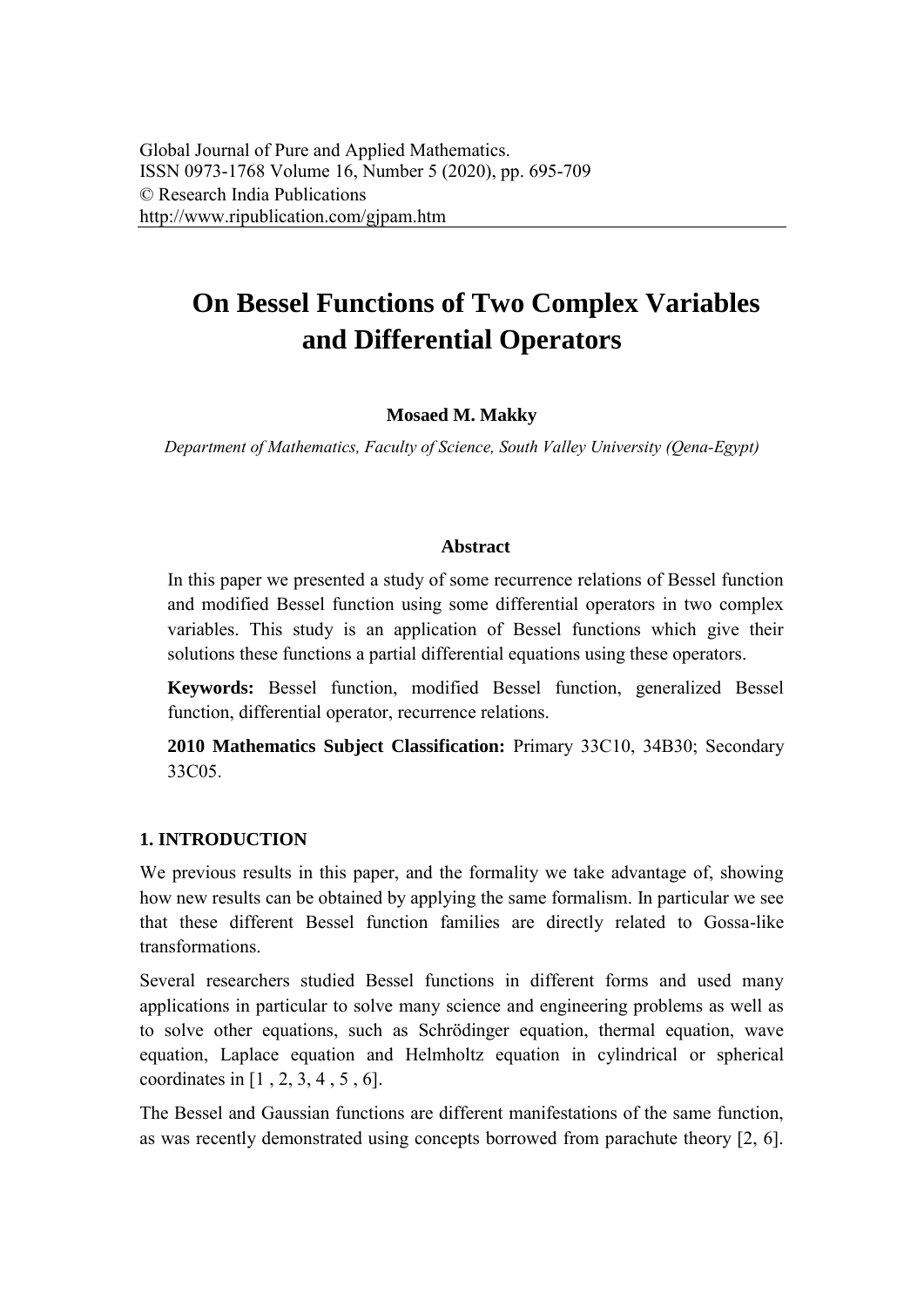The practical result of this determination is a significant simplification of the formalities associated with the processing of Bessel functions, and thus it is reduced to direct applications of the rules of basic calculus.

Bessel functions are orthogonal and appear in solving some partial differential equations. The function shown in the solution depends on geometry, physics (differential equation form), and boundary conditions.

Now, we demonstrate how new theoretical elements arise from pure algebraic manipulations, as the possibility of trigonometric framing.

We also see that numerous Bessel function families are connected by simple Gauussian-like transformations (see e.g.[7]).

The Bessel equation we give is as follows:

$$
z^{2}w'' + zw' + (z^{2} - n^{2})w = 0
$$
\n(1.1)

for  $n \in \mathbb{N}$ , which the separation of the wave equation in cylindrical or polar coordinates can be obtained, for example. Since this is a differential equation of second order we can have two linearly independent solutions. Now we are going to start developing a first solution. We are taking  $w(z)$  a power series approach to solution. Writing would be useful

$$
w(z) = z^n \sum_{k=0}^{\infty} b_k z^k
$$

we get

$$
zw'(z) = nz^{n} \sum_{k=0}^{\infty} b_{k} z^{k} + z^{n} \sum_{k=0}^{\infty} k b_{k} z^{k}
$$

and

$$
zw(z) = nz \sum_{k=0}^{n} b_k z^{k} + z \sum_{k=0}^{n} k b_k z^{k}
$$
  

$$
z^{2}w''(z) = n(n-1)z^{n} \sum_{k=0}^{\infty} b_k z^{k} + 2nz^{n} \sum_{k=0}^{\infty} k b_k z^{k} + z^{n} \sum_{k=0}^{\infty} k (k-1)z^{k}
$$
 (1.2)

We would like to create a complex order solution n. We need to exchange the factorial with the Gamma function here. Instead we receive [8]:

would like to create a complex order solution n. We need to exchange the  
torial with the Gamma function here. Instead we receive [8]:  

$$
J_n(z) = \frac{\left(\frac{z}{2}\right)^n}{\Gamma(1+n)} {}_0F_1\left(-;1+n;-\frac{z^2}{4}\right) = \sum_{k=0}^{\infty} \frac{(-1)^k}{\Gamma(1+k)\Gamma(1+n+k)} \left(\frac{z}{2}\right)^{2k+n}
$$
(1.3)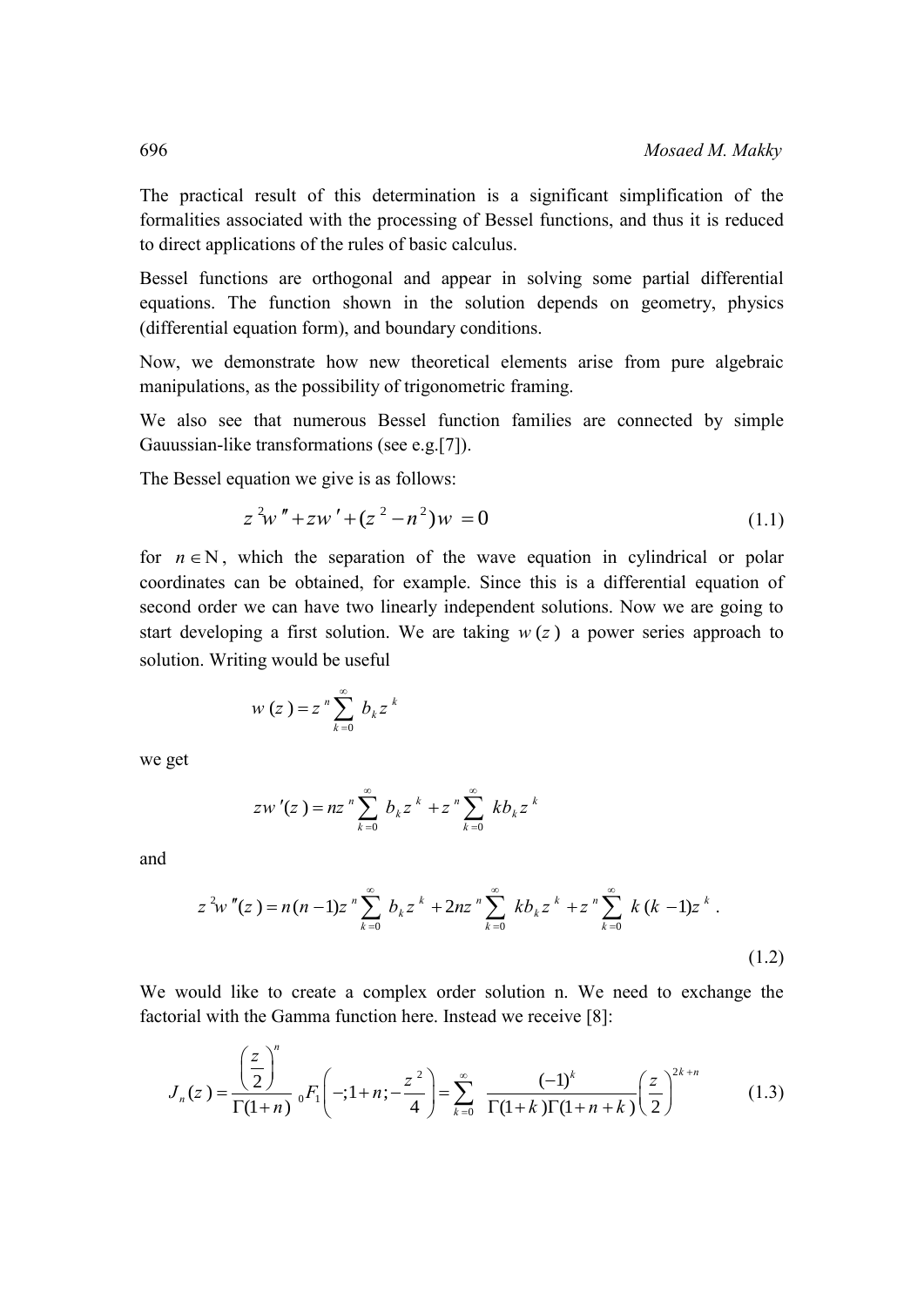where  $\Gamma(n)$  is the [gamma function](http://mathworld.wolfram.com/GammaFunction.html) and

$$
J_{-n}(z) = \sum_{k=0}^{\infty} \frac{(-1)^k}{\Gamma(1+k)\Gamma(1-n+k)} \left(\frac{z}{2}\right)^{2k+n}
$$
  
= 
$$
\sum_{k=0}^{\infty} \frac{(-1)^{k+n}}{\Gamma(1+k)\Gamma(1+n+k)} \left(\frac{z}{2}\right)^{2k+n} = (-1)^n J_n(z).
$$
 (1.4)

The relations (1.3) and (1.4) are called the Bessel function of order n, from the first kind [9].

It can be shown that the Wronskian of  $J_n(z)$  and  $J_{-n}(z)$  are given by (see, e.g. [10]):

$$
\Psi(J_n, J_{-n}) = \frac{2\sin n\pi}{\pi z} \tag{1.5}
$$

where n is not a negative integer,  ${}_{0}F_{1} \left(-;1+n;-\frac{z^{2}}{4}\right)$  $F_1\left(-;1+n;-\frac{z^2}{4}\right)$  is  $\begin{pmatrix} 1 & 1 & 1 \\ 1 & 1 & 1 \\ 1 & 1 & 1 \end{pmatrix}$  is the hypergeometric function of single complex variable, since

e complex variance, since  

$$
{}_{0}F_{1}\left(-;1+n;-\frac{z^{2}}{4}\right)=\sum_{k=0}^{\infty}\frac{(-1)^{k}}{k!(1+n)_{k}}\left(\frac{z}{2}\right)^{2k},
$$

where

$$
(1+n)_k = (1+n)(2+n)....[(k-1)+(1+n)]; \t n > 1
$$

and

$$
(1+n)_0=1.
$$

The series (1.3) converges for all z, as the ratio test shows. Hence  $J_n(z)$  is defined for all z. The series converges very rapidly because of the factorials in the denominator

$$
J_n(z) \approx \sqrt{\frac{2}{\pi z}} \cos \left( z - \frac{n\pi}{2} - \frac{\pi}{4} \right).
$$

This shows that the  $J_n(z)$  and  $J_{-n}(z)$  forms a fundamental set of solutions when n is not equal to an integer.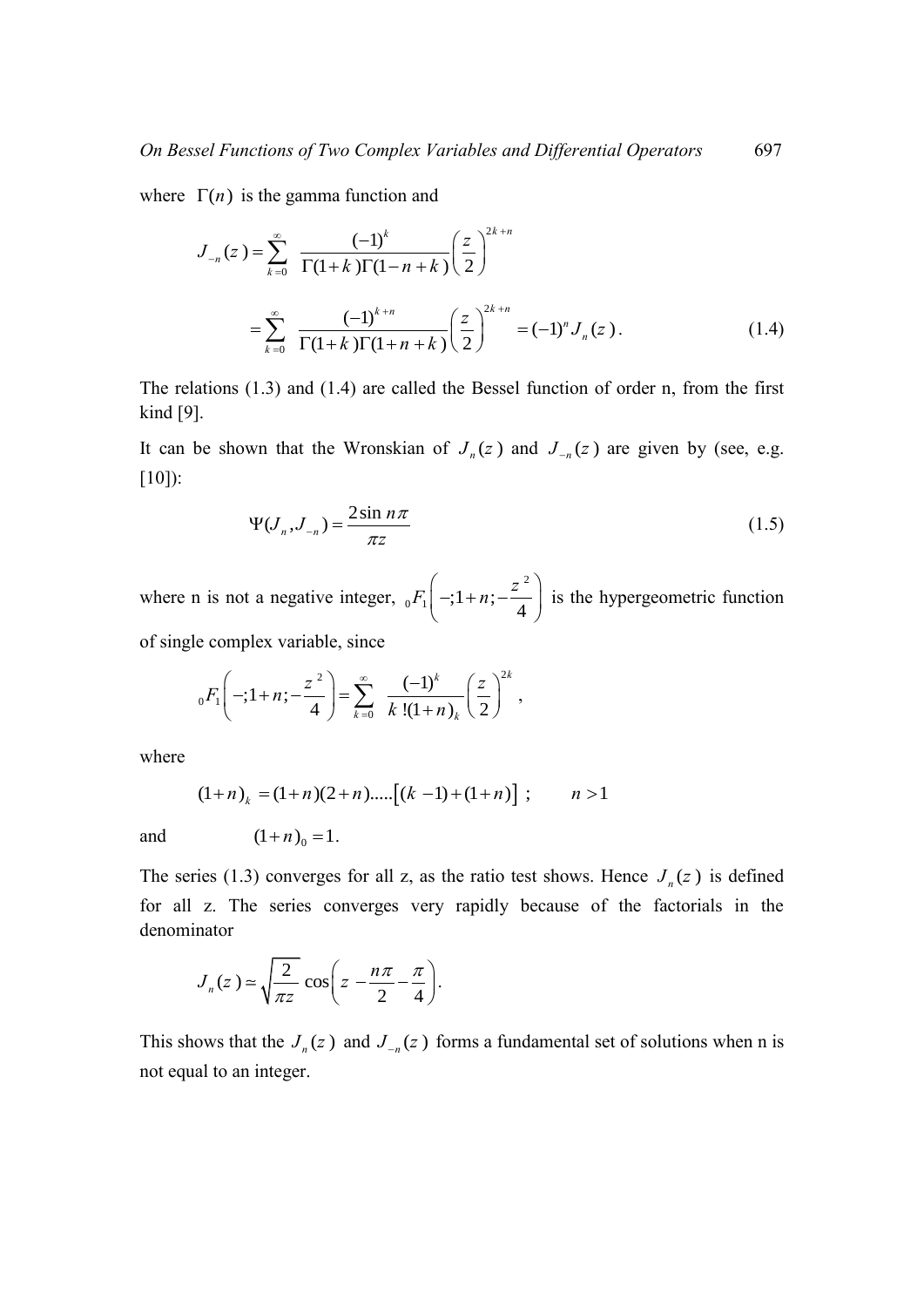Now, we give some recurrence formula for  $J_n(z)$  we consider arbitrary complex z to have

$$
\frac{d}{dz}z^nJ_n(z) = \frac{d}{dz}z^n\sum_{k=0}^{\infty} \frac{(-1)^k}{\Gamma(1+k)\Gamma(1+n+k)} \left(\frac{z}{2}\right)^{2k+n} = z^nJ_{n-1}(z)
$$

and

$$
z J'_n(z) + n J_n(z) = z J_{n-1}(z).
$$

Similarly

$$
\frac{d}{dz}z^{-nr}J_n(z) = -z^{-n}J_{n+1}(z)
$$

and

$$
z J'_n(z) - n J_n(z) = -z J_{n+1}(z).
$$

Subtracting and adding the above recurrence formula yield

$$
J_{n-1}(z) + J_{n+1}(z) = \frac{2n}{z} J_n(z)
$$

or

$$
J_{n-1}(z) + J_{n+1}(z) = 2 J'_n(z) .
$$

The integral formula for the Bessel function is given as follows (see, e.g. [11]):

$$
J_{n-1}(z) + J_{n+1}(z) = 2J_n(z).
$$
  
egral formula for the Bessel function is given as follows (see, e.g. [11]):  

$$
J_n(z) = \frac{\left(\frac{z}{2}\right)^n}{\Gamma\left(\frac{1}{2}\right)\Gamma\left(n + \frac{1}{2}\right)} \int_{-1}^{1} \left(1 - t^2\right)^{n - \frac{1}{2}} \cos z t dt, \quad R(n) > -\frac{1}{2}, |\arg z| < \pi
$$

or equivalently, when  $t = \cos \theta$  we get:

equivalently, when 
$$
t = \cos \theta
$$
 we get:  
\n
$$
J_n(z) = \frac{\left(\frac{z}{2}\right)^n}{\Gamma\left(\frac{1}{2}\right)\Gamma\left(n + \frac{1}{2}\right)} \int_0^{\pi} \cos\left(z \cos \theta\right) \sin^{2n} \theta \, d\theta, \quad R(n) > -\frac{1}{2}, |\arg z| < \pi.
$$

However, the Bessel function of two complex variables z and w can be defined for non-negative integers, since *C* represents the field of complex variables and the space  $C^2$  of the two complex variables z and w, the successive monomial  $1, z, w, z^2, zw, w^2, \dots$  is arranged in such a way that the enumeration number of the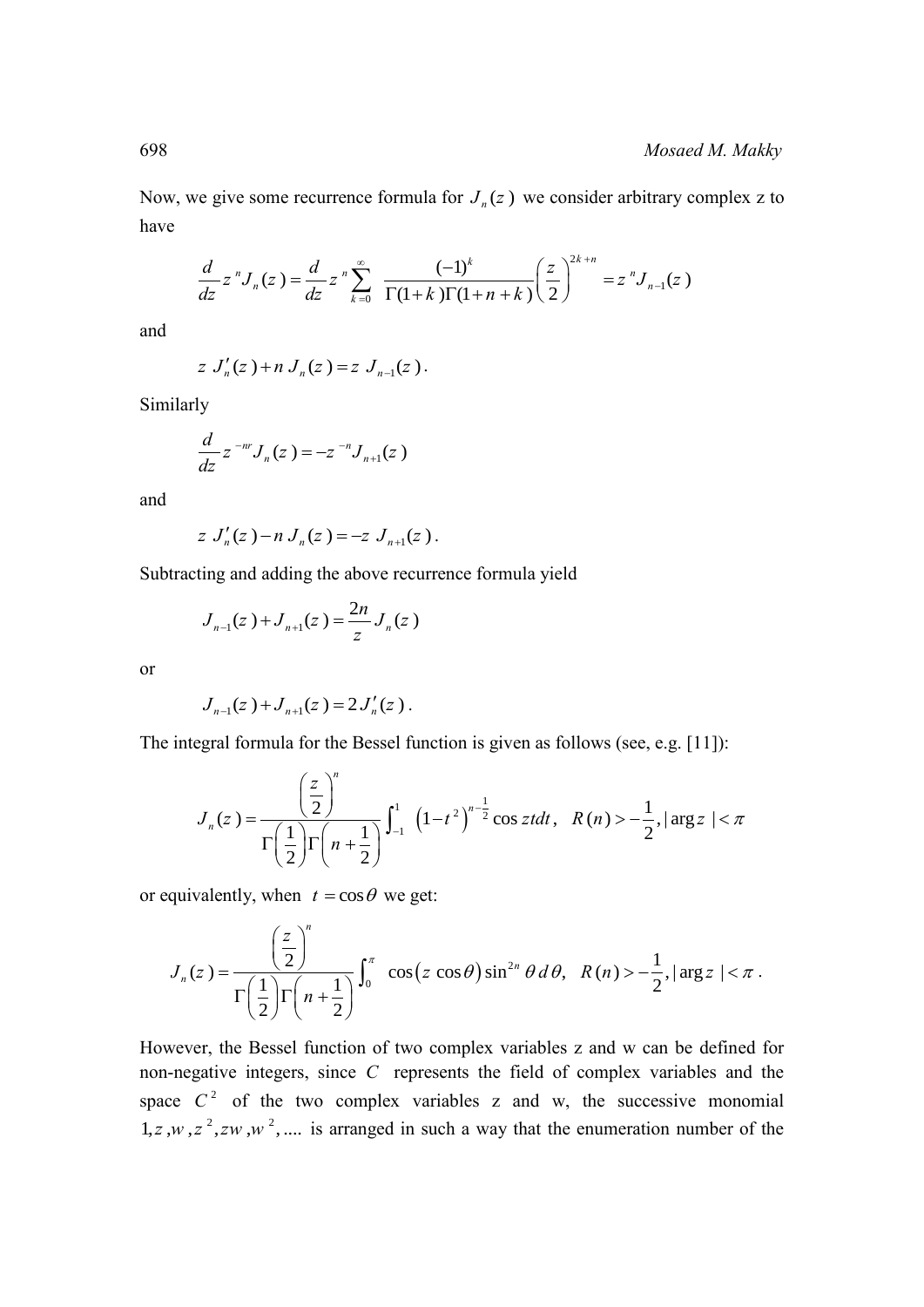monomial  $z^m w^n$ ;  $m, n \ge 0$ ; in [12,13] is:<br> $(z^m (w)^n)$ 

$$
\begin{aligned}\n\text{ial } z \,^m w \,^n; \, & m, n \ge 0; \text{ in } [12, 13] \text{ is:} \\
J_{m,n}(z, w) &= \frac{\left(\frac{z}{2}\right)^m \left(\frac{w}{2}\right)^n}{\Gamma(1+m)\Gamma(1+n)} \, {}_0F_1\left(-; 1+m, 1+n; -\frac{z^2}{4}, -\frac{w^2}{4}\right) \\
&= \sum_{(h,k)=0}^\infty \frac{(-1)^{h+k} \left(\frac{z}{2}\right)^{2h+m} \left(\frac{w}{2}\right)^{2k+n}}{h!k! \Gamma(1+m+h)\Gamma(1+n+k)}\n\end{aligned}
$$

where m,n are not negative integers and  
\n
$$
\Gamma(1+m+n+k) = (1+m+n)_{h+k} \Gamma(1+m+n)
$$

and

$$
(\alpha)_n = \frac{\Gamma(\alpha + n)}{\Gamma(\alpha)}.
$$

Also, when m,n are not negative integers, then the Bessel function is  
\n
$$
J_{-m,-n}(z,w) = \sum_{(h,k)=0}^{\infty} \frac{(-1)^{h+k} \left(\frac{z}{2}\right)^{2h-m} \left(\frac{w}{2}\right)^{2k-n}}{h!k! \Gamma(1-m+h) \Gamma(1-n+k)}.
$$

It follows directly that

$$
\text{vs directly that}
$$
\n
$$
J_{-m,-n}(z, w) = (-1)^{m+n} \sum_{(h,k)=0}^{\infty} \frac{(-1)^{h+k} \left(\frac{z}{2}\right)^{2h+m} \left(\frac{w}{2}\right)^{2k+n}}{h!k! \Gamma(1-m+h) \Gamma(1-n+k)}.
$$
\n(1.6)

Then, we have the following theorem:

#### **Theorem:**

When m,n are both integers (positive or negative) we have:

$$
J_{-m,-n}(z,w) = (-1)^{m+n} J_{m,n}(z,w).
$$

Now, a function  $I_n(z)$  that is one of the solutions to the modified differential equation and is closely related to of the Bessel function of first kind  $J_n(z)$ . The modified Bessel function of the first kind  $I_n(z)$  can be defined by

$$
I_n(z) = i^{-n} J_n(z) .
$$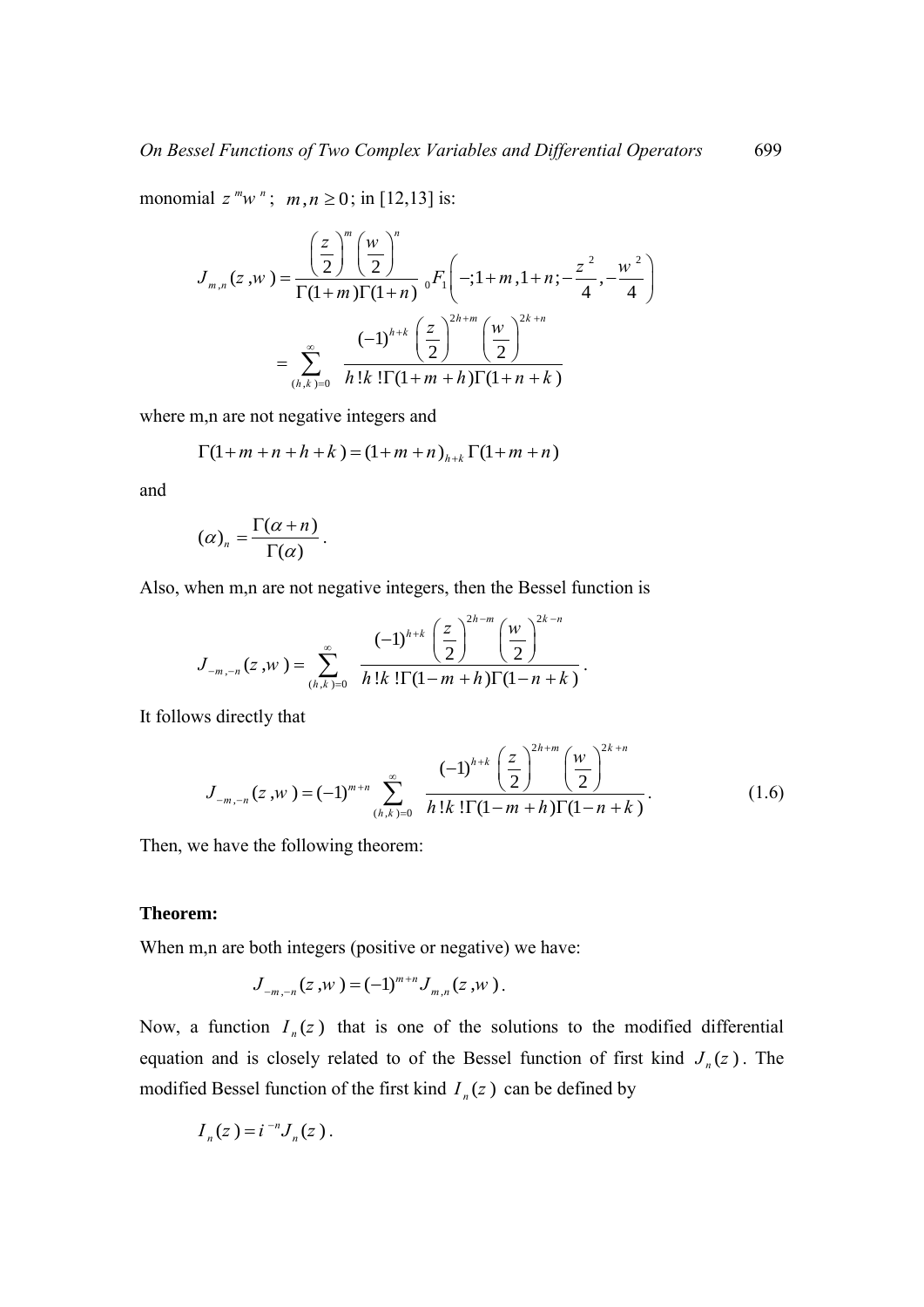For a real number n the function can be computed using  
\n
$$
I_n(z) = i^{-n} J_n(z) = \left(\frac{z}{2}\right)^n \sum_{k=0}^{\infty} \frac{\left(\frac{z}{2}\right)^{2k}}{k! \Gamma(1+n+k)}
$$
\n(1.7)

where  $\Gamma(n)$  is the [gamma function.](http://mathworld.wolfram.com/GammaFunction.html)

The function  $I_v(x)$  is called modified Bessel function of the first kind of order  $v$  and it is a solution of Bessel modified equation for all values n (e.g. [14]).

#### **2- DIFFERENTIAL OPERATORS AND BESSEL FUNCTION**

Here, we study the Bessel function of two complex variables by using the differential operators.

At first suppose that the Bessel function of the first kind of index as follows (e.g. [15, 16]):

$$
J_n(z) = \sum_{k=0}^{\infty} \frac{(-1)^k \left(\frac{z}{2}\right)^{2k+n}}{k! \Gamma(1+n+k)}
$$

and

$$
J_{m,n}(z,w) = \sum_{(h,k)=0}^{\infty} \frac{(-1)^{h+k} \left(\frac{z}{2}\right)^{2h+m} \left(\frac{w}{2}\right)^{2k+n}}{h!k! \Gamma(1+m+h) \Gamma(1+n+k)}.
$$
 (2.1)

In equation (2.1) multiply both numbers by  $z^m w^n$  and then differentiate with respect to z and w by using the differential operator  $\Xi = \left( \frac{1}{2} \frac{\partial}{\partial x} + \frac{1}{2} \right)$  $\Xi = \left(\frac{1}{w} \frac{\partial}{\partial z} + \frac{1}{z} \frac{\partial}{\partial w}\right) w$  we see that (see, e.g. [13]):

e.g. [13]):  
\n
$$
\Xi\left(\frac{z}{2}\right)^{2h+m} \left(\frac{w}{2}\right)^{2k+n} = \left(\frac{1}{w}\frac{\partial}{\partial z} + \frac{1}{z}\frac{\partial}{\partial w}\right) \left(\frac{z}{2}\right)^{2h+m} \left(\frac{w}{2}\right)^{2k+n} \n= \frac{1}{4}(2h+m)\left(\frac{z}{2}\right)^{2h+m-1} \left(\frac{w}{2}\right)^{2k+n-1} + \frac{1}{4}(2k+n)\left(\frac{z}{2}\right)^{2h+m-1} \left(\frac{w}{2}\right)^{2k+n-1} \n= \frac{1}{4}[2h+m+2k+n] \left(\frac{z}{2}\right)^{2h+m-1} \left(\frac{w}{2}\right)^{2k+n-1} = \frac{1}{4}[(m+n)+2(h+k)] \left(\frac{z}{2}\right)^{2h+m-1} \left(\frac{w}{2}\right)^{2k+n-1}.
$$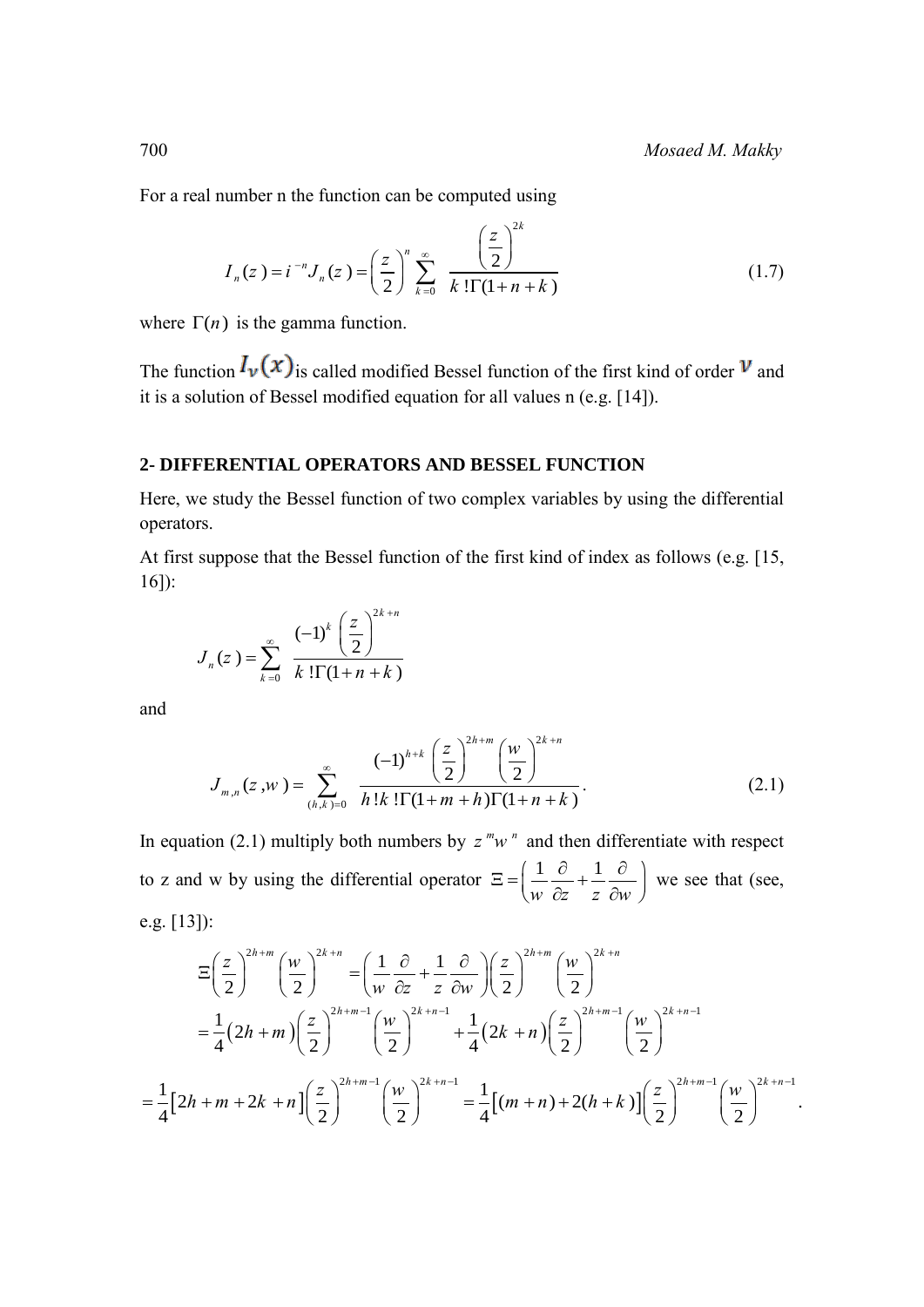Now, by using the operator 
$$
\Xi
$$
 to the Bessel function we get  
\n
$$
\Xi J_{m,n}(z,w) = \left(\frac{1}{w} \frac{\partial}{\partial z} + \frac{1}{z} \frac{\partial}{\partial w}\right) J_{m,n}(z,w)
$$
\n
$$
= \sum_{(h,k)=0}^{\infty} \frac{\frac{1}{4}(-1)^{h+k} (m+n+2h+2k) \left(\frac{z}{2}\right)^{2h+m-1} \left(\frac{w}{2}\right)^{2k+n-1}}{h!k! \Gamma(1+m+h) \Gamma(1+n+k)}.
$$

Also,

Also,  
\n
$$
\Xi J_{m,n}(z,w) = \sum_{(h,k)=0}^{\infty} \frac{\frac{1}{4}(-1)^{h+k} [(m+n)+2(h+k)] (\frac{z}{2})^{2h+m-1} (\frac{w}{2})^{2k+n-1}}{h!k! \Gamma(1+m+h) \Gamma(1+n+k)}
$$
\n
$$
= \frac{1}{4}(m+n) \sum_{(h,k)=0}^{\infty} \frac{(-1)^{h+k} (\frac{z}{2})^{2h+m-1} (\frac{w}{2})^{2k+n-1}}{h!k! \Gamma(1+m+h) \Gamma(1+n+k)}
$$
\n
$$
+ \frac{1}{4} \sum_{(h,k)=0}^{\infty} \frac{(-1)^{h+k} [2h+2k] (\frac{z}{2})^{2h+m-1} (\frac{w}{2})^{2k+n-1}}{h!k! \Gamma(1+m+h) \Gamma(1+n+k)}
$$
\n
$$
= \frac{1}{4}(m+n) (\frac{2}{z}) (\frac{2}{w}) J_{m,n}(z,w)
$$
\n
$$
+ \frac{1}{2} \sum_{(h,k)=0}^{\infty} \frac{(-1)^{h+k} [h+k] (\frac{z}{2})^{2h+m-1} (\frac{w}{2})^{2k+n-1}}{h!k! \Gamma(1+m+h) \Gamma(1+n+k)}
$$
\n
$$
= \frac{1}{4}(m+n) (\frac{2}{z}) (\frac{2}{w}) J_{m,n}(z,w) + \frac{1}{2} \sum_{(h,k)=0}^{\infty} \frac{h(-1)^{h+k} (\frac{z}{2})^{2h+m-1} (\frac{w}{2})^{2k+n-1}}{h!k! \Gamma(1+m+h) \Gamma(1+n+k)}
$$
\n
$$
+ \frac{1}{2} \sum_{(h,k)=0}^{\infty} \frac{k(-1)^{h+k} (\frac{z}{2})^{2h+m-1} (\frac{w}{2})^{2k+n-1}}{h!k! \Gamma(1+m+h) \Gamma(1+n+k)}
$$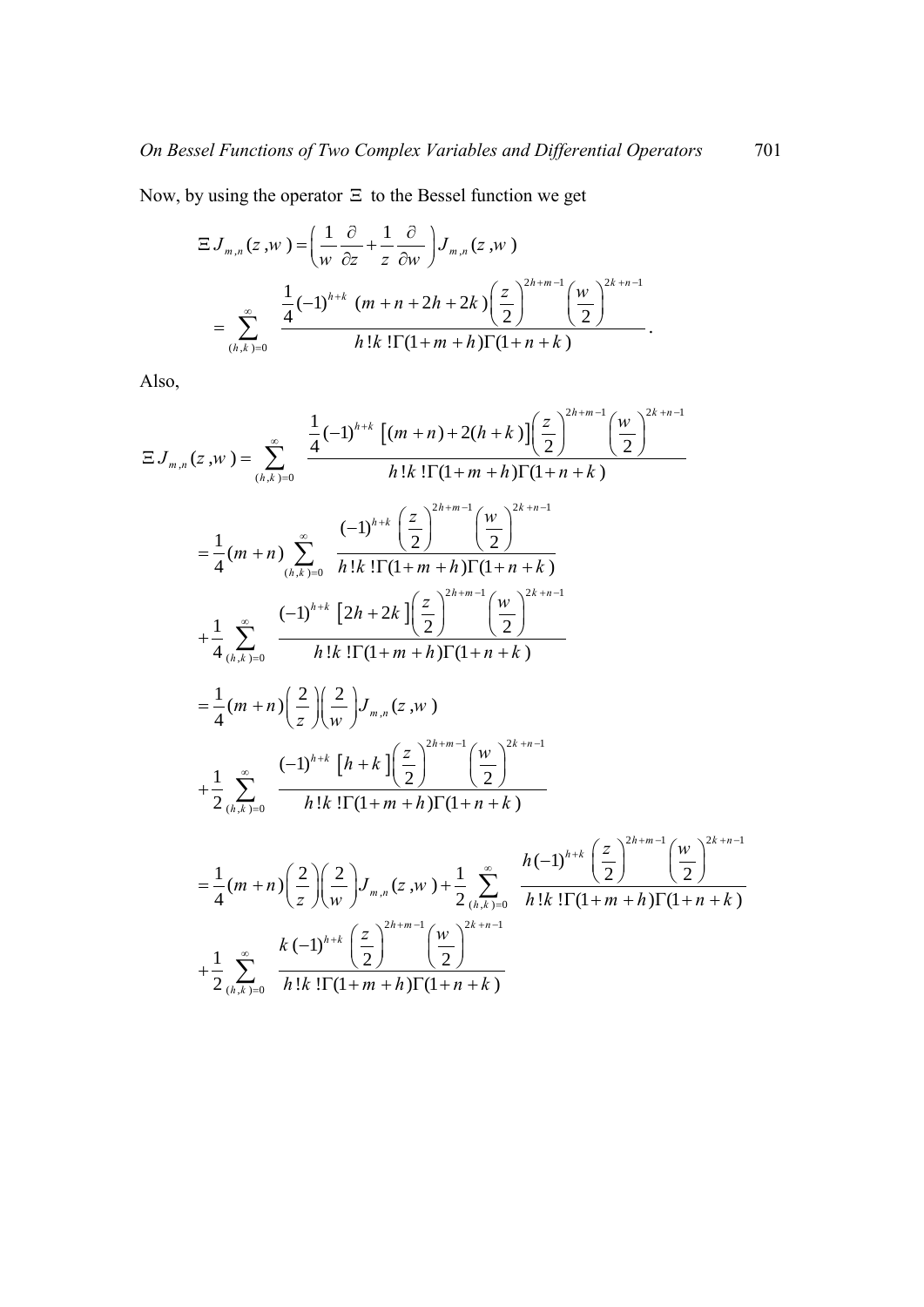$$
= \frac{1}{4}(m+n)\left(\frac{2}{z}\right)\left(\frac{2}{w}\right)J_{m,n}(z,w)
$$
  
\n
$$
- \frac{1}{2}\sum_{(h,k)=0}^{\infty}\frac{(h+1)(-1)^{h+k}\left(\frac{z}{2}\right)^{2h+m+1}(w)}{(h+1)!k!\Gamma(2+m+h)\Gamma(1+n+k)} - \frac{1}{2}\sum_{(h,k)=0}^{\infty}\frac{(k+1)(-1)^{h+k}\left(\frac{z}{2}\right)^{2h+m-1}(w)}{h!(k+1)!\Gamma(1+m+h)\Gamma(2+n+k)} - \frac{1}{2}\sum_{(h,k)=0}^{\infty}\frac{(k+1)(-1)^{h+k}\left(\frac{z}{2}\right)^{2h+m+1}(w)}{h!(k+1)!\Gamma(1+m+h)\Gamma(2+n+k)} - \frac{(m+n)\left(\frac{1}{z}\right)\left(\frac{1}{w}\right)J_{m,n}(z,w) - \frac{1}{2}\sum_{(h,k)=0}^{\infty}\frac{(-1)^{h+k}\left(\frac{z}{2}\right)^{2h+m+1}(w)}{h!k!\Gamma(2+m+h)\Gamma(1+n+k)} - \frac{1}{2}\sum_{(h,k)=0}^{\infty}\frac{(-1)^{h+k}\left(\frac{z}{2}\right)^{2h+m-1}(w)}{h!k!\Gamma(1+m+h)\Gamma(2+n+k)} - \frac{(m+n)\left(\frac{1}{z}\right)\left(\frac{1}{w}\right)J_{m,n}(z,w) - \frac{1}{2}\sum_{(h,k)=0}^{\infty}\frac{(-1)^{h+k}\left(\frac{z}{2}\right)^{2h+m+1}(w)}{h!k!\Gamma(1+(1+m)+h)\Gamma(1+n+k)} - \frac{1}{2}\sum_{(h,k)=0}^{\infty}\frac{(-1)^{h+k}\left(\frac{z}{2}\right)^{2h+m-1}(w)}{h!k!\Gamma(1+(1+m)+h)\Gamma(1+n+k)}.
$$

Then we have

n we have  
\n
$$
\Xi J_{m,n}(z,w) = \left(\frac{1}{zw}\right)(m+n)J_{m,n}(z,w)
$$
\n
$$
-\left(\frac{1}{w}\right)\sum_{(h,k)=0}^{\infty} \frac{(-1)^{h+k}\left(\frac{z}{2}\right)^{2h+m+1} \left(\frac{w}{2}\right)^{2k+n}}{h!k!\Gamma[1+(1+m)+h]\Gamma(1+n+k)}
$$
\n
$$
-\left(\frac{1}{z}\right)\sum_{(h,k)=0}^{\infty} \frac{(-1)^{h+k}\left(\frac{z}{2}\right)^{2h+m} \left(\frac{w}{2}\right)^{2k+n+1}}{h!k!\Gamma(1+m+h)[1+(1+n)+k]}
$$
\n
$$
\Xi J_{m,n}(z,w) = \left(\frac{1}{zw}\right)(m+n)J_{m,n}(z,w) - \left(\frac{1}{w}\right)J_{m+1,n}(z,w) - \left(\frac{1}{z}\right)J_{m,n+1}(z,w).
$$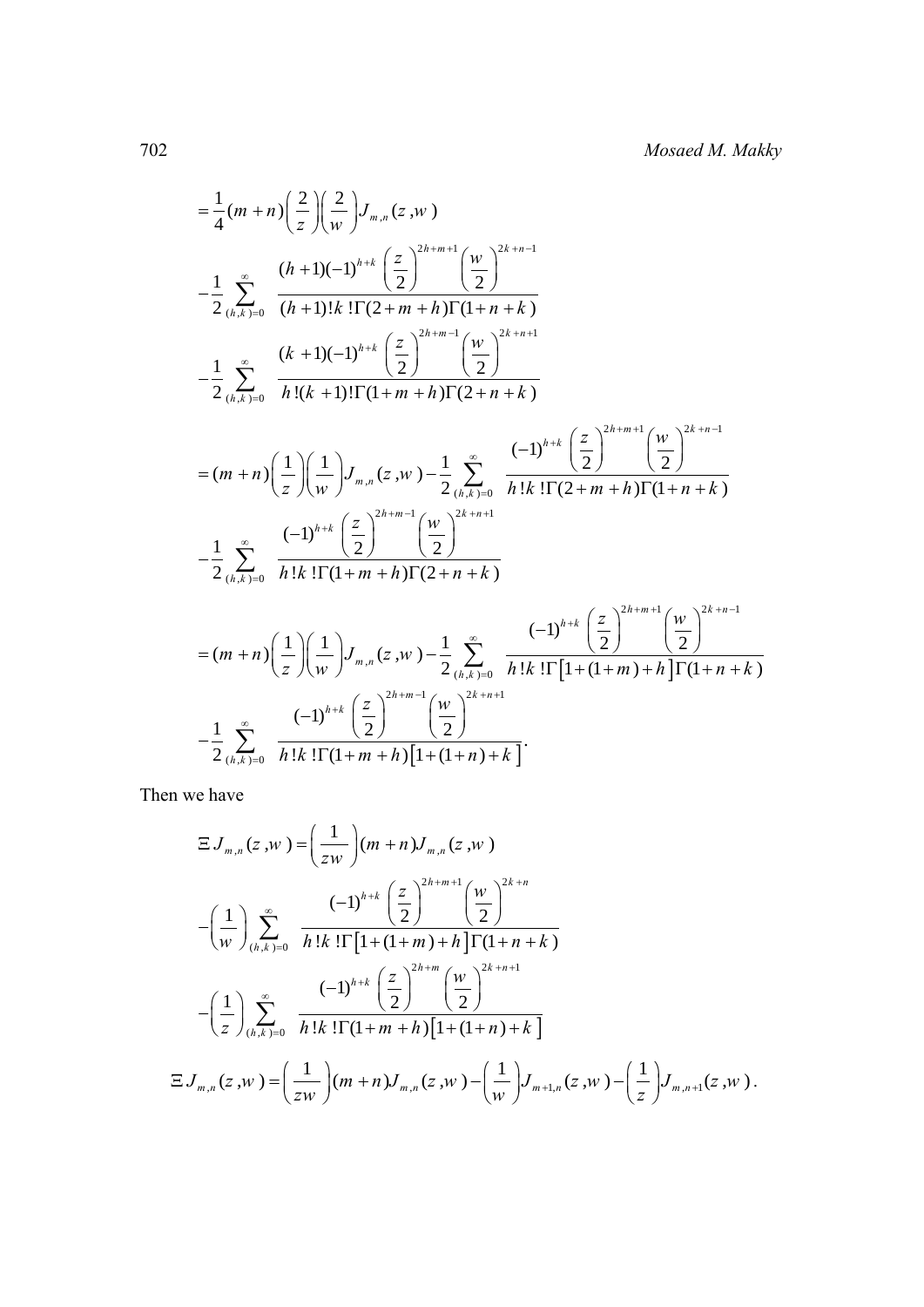equation:

Consequently the Bessel function (2.1) is a solution for the partial differential equation:  
\n
$$
\left[ \Xi - \left( \frac{1}{zw} \right) (m+n) \right] J_{m,n}(z,w) + \left( \frac{1}{w} \right) J_{m+1,n}(z,w) + \left( \frac{1}{z} \right) J_{m,n+1}(z,w) = 0.
$$
 (2.2)

$$
\left[ \frac{2}{2} \left( \frac{1}{2} \pi \right) \left( \frac{1}{2} \pi \right) \right]_{m,n} = \frac{2}{2} \pi \left( \frac{1}{2} \pi \right) \left( \frac{1}{2} \pi \right) \left( \frac{1}{2} \pi \right) \left( \frac{1}{2} \pi \right) \left( \frac{1}{2} \pi \right) \left( \frac{1}{2} \pi \right) \left( \frac{1}{2} \pi \right) \left( \frac{1}{2} \pi \right) \left( \frac{1}{2} \pi \right) \left( \frac{1}{2} \pi \right) \left( \frac{1}{2} \pi \right) \left( \frac{1}{2} \pi \right) \left( \frac{1}{2} \pi \right) \left( \frac{1}{2} \pi \right) \left( \frac{1}{2} \pi \right) \left( \frac{1}{2} \pi \right) \left( \frac{1}{2} \pi \right) \left( \frac{1}{2} \pi \right) \left( \frac{1}{2} \pi \right) \left( \frac{1}{2} \pi \right) \left( \frac{1}{2} \pi \right) \left( \frac{1}{2} \pi \right) \left( \frac{1}{2} \pi \right) \left( \frac{1}{2} \pi \right) \left( \frac{1}{2} \pi \right) \left( \frac{1}{2} \pi \right) \left( \frac{1}{2} \pi \right) \left( \frac{1}{2} \pi \right) \left( \frac{1}{2} \pi \right) \left( \frac{1}{2} \pi \right) \left( \frac{1}{2} \pi \right) \left( \frac{1}{2} \pi \right) \left( \frac{1}{2} \pi \right) \left( \frac{1}{2} \pi \right) \left( \frac{1}{2} \pi \right) \left( \frac{1}{2} \pi \right) \left( \frac{1}{2} \pi \right) \left( \frac{1}{2} \pi \right) \left( \frac{1}{2} \pi \right) \left( \frac{1}{2} \pi \right) \left( \frac{1}{2} \pi \right) \left( \frac{1}{2} \pi \right) \left( \frac{1}{2} \pi \right) \left( \frac{1}{2} \pi \right) \left( \frac{1}{2} \pi \right) \left( \frac{1}{2} \pi \right) \left( \frac{1}{2} \pi \
$$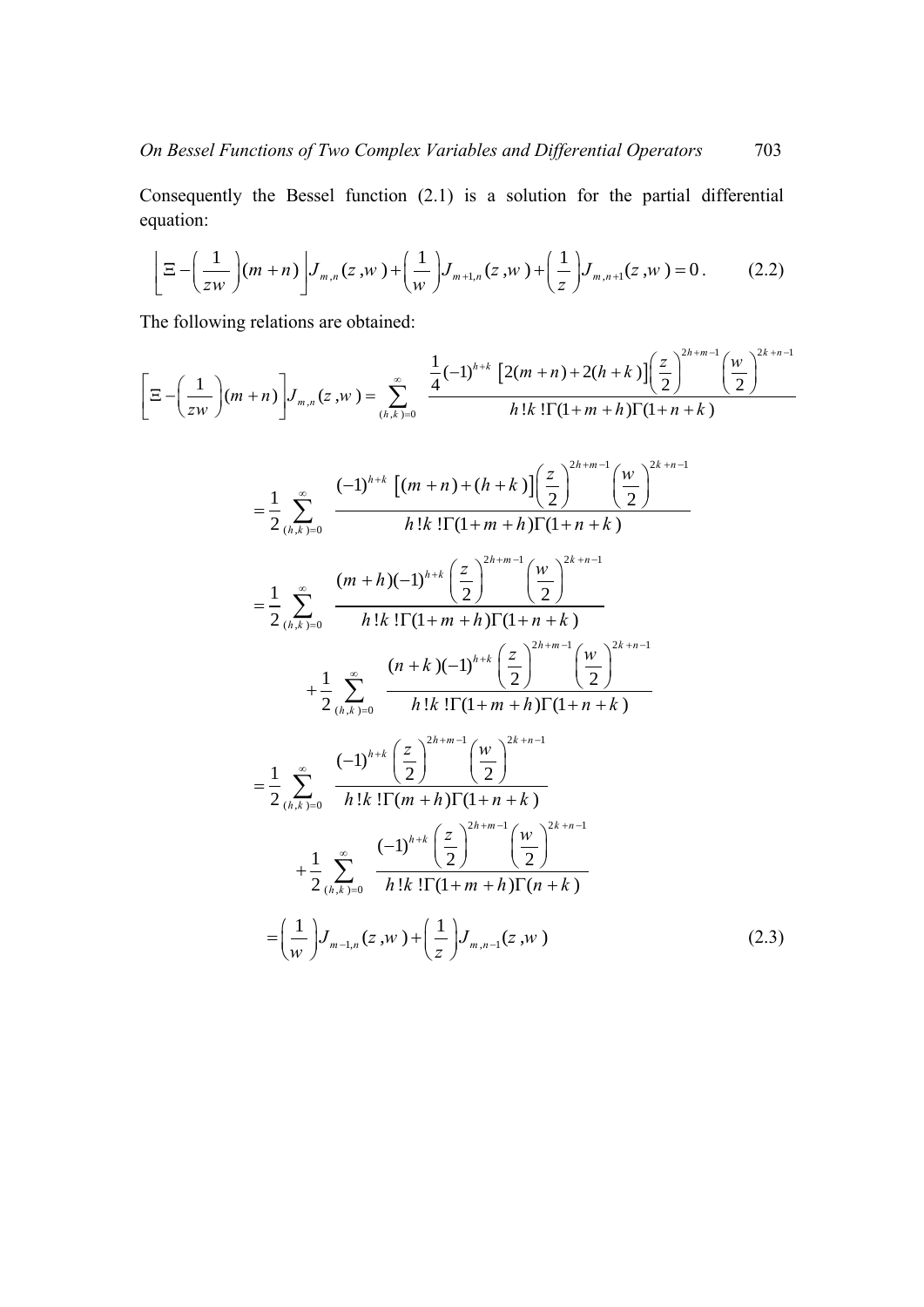and

704 *Mosaed M. Makky*  
\nand  
\n
$$
\Xi\left(\frac{z}{2}\right)^{m} \left(\frac{w}{2}\right)^{n} J_{m,n}(z,w) = \frac{1}{4} \sum_{(h,k)=0}^{\infty} \frac{(-1)^{h+k} \left[2(m+n)+2(h+k)\right] \left(\frac{z}{2}\right)^{2h+2m-1} \left(\frac{w}{2}\right)^{2k+2n-1}}{h!k! \Gamma(1+m+h) \Gamma(1+n+k)}
$$
\n
$$
= \frac{1}{2} \left(\frac{z}{2}\right)^{m} \left(\frac{w}{2}\right)^{n-1} \sum_{(h,k)=0}^{\infty} \frac{(-1)^{h+k} \left[(m+n)\right] \left(\frac{z}{2}\right)^{2h+m-1} \left(\frac{w}{2}\right)^{2k+n}}{h!k! \Gamma(1+m+h) \Gamma(1+n+k)}
$$
\n
$$
+ \frac{1}{2} \left(\frac{z}{2}\right)^{m-1} \left(\frac{w}{2}\right)^{n} \sum_{(h,k)=0}^{\infty} \frac{(-1)^{h+k} \left[(h+k)\right] \left(\frac{z}{2}\right)^{2h+m} \left(\frac{w}{2}\right)^{2k+n-1}}{h!k! \Gamma(1+m+h) \Gamma(1+n+k)}
$$
\n
$$
\Xi\left(\frac{z}{2}\right)^{m} \left(\frac{w}{2}\right)^{n} J_{m,n}(z,w) = \frac{1}{4} \left(\frac{z}{2}\right)^{m-1} \left(\frac{w}{2}\right)^{n-1} \left[z J_{m-1,n}(z,w) + w J_{m,n-1}(z,w)\right]. \quad (2.4)
$$

Then we see that  
\n
$$
\Xi\left(\frac{z}{2}\right)^{-m}\left(\frac{w}{2}\right)^{-n}J_{m,n}(z,w) =
$$
\n
$$
=\frac{1}{2}\sum_{(h,k)=0}^{\infty} \frac{(-1)^{h+k} h\left(\frac{z}{2}\right)^{2h-1} \left(\frac{w}{2}\right)^{2k-1}}{h!k!\prod(1+m+h)\prod(1+n+k)} + \frac{1}{2}\sum_{(h,k)=0}^{\infty} \frac{(-1)^{h+k} k\left(\frac{z}{2}\right)^{2h-1} \left(\frac{w}{2}\right)^{2k-1}}{h!k!\prod(1+m+h)\prod(1+n+k)} = -\frac{1}{2}\sum_{(h,k)=0}^{\infty} \frac{(-1)^{h+k} \left(\frac{z}{2}\right)^{2h-1} \left(\frac{w}{2}\right)^{2k-1}}{h!k!\prod(1+m+h)\prod(1+n+k)} - \frac{1}{2}\sum_{(h,k)=0}^{\infty} \frac{(-1)^{h+k} \left(\frac{z}{2}\right)^{2h-1} \left(\frac{w}{2}\right)^{2k-1}}{h!k!\prod(1+m+h)\prod(2+n+k)} = -\frac{1}{2}\left(\frac{z}{2}\right)^{-m} \left(\frac{w}{2}\right)^{-n-1} \sum_{(h,k)=0}^{\infty} \frac{(-1)^{h+k} \left(\frac{z}{2}\right)^{2h+m}}{h!k!\prod(2+m+h)\prod(1+n+k)} - \frac{1}{2}\left(\frac{z}{2}\right)^{-m-1} \left(\frac{w}{2}\right)^{-n-1} \sum_{(h,k)=0}^{\infty} \frac{(-1)^{h+k} \left(\frac{z}{2}\right)^{2h+m}}{h!k!\prod(1+m+h)\prod(2+n+k)} - \frac{1}{2}\left(\frac{z}{2}\right)^{-m-1} \left(\frac{w}{2}\right)^{-n} \sum_{(h,k)=0}^{\infty} \frac{(-1)^{h+k} \left(\frac{z}{2}\right)^{2h+m} \left(\frac{w}{2}\right)^{2k+n+1}}{h!k!\prod(1+m+h)\prod(2+n+k)}.
$$
\ni.e.  
\n
$$
\Xi\left(\frac{z}{2}\right)^{-m} \left(\frac{w}{2}\right)^{-n} J_{m,n}(z,w) = -\frac{1}{4}\left(\frac{z}{2}\right)^{-
$$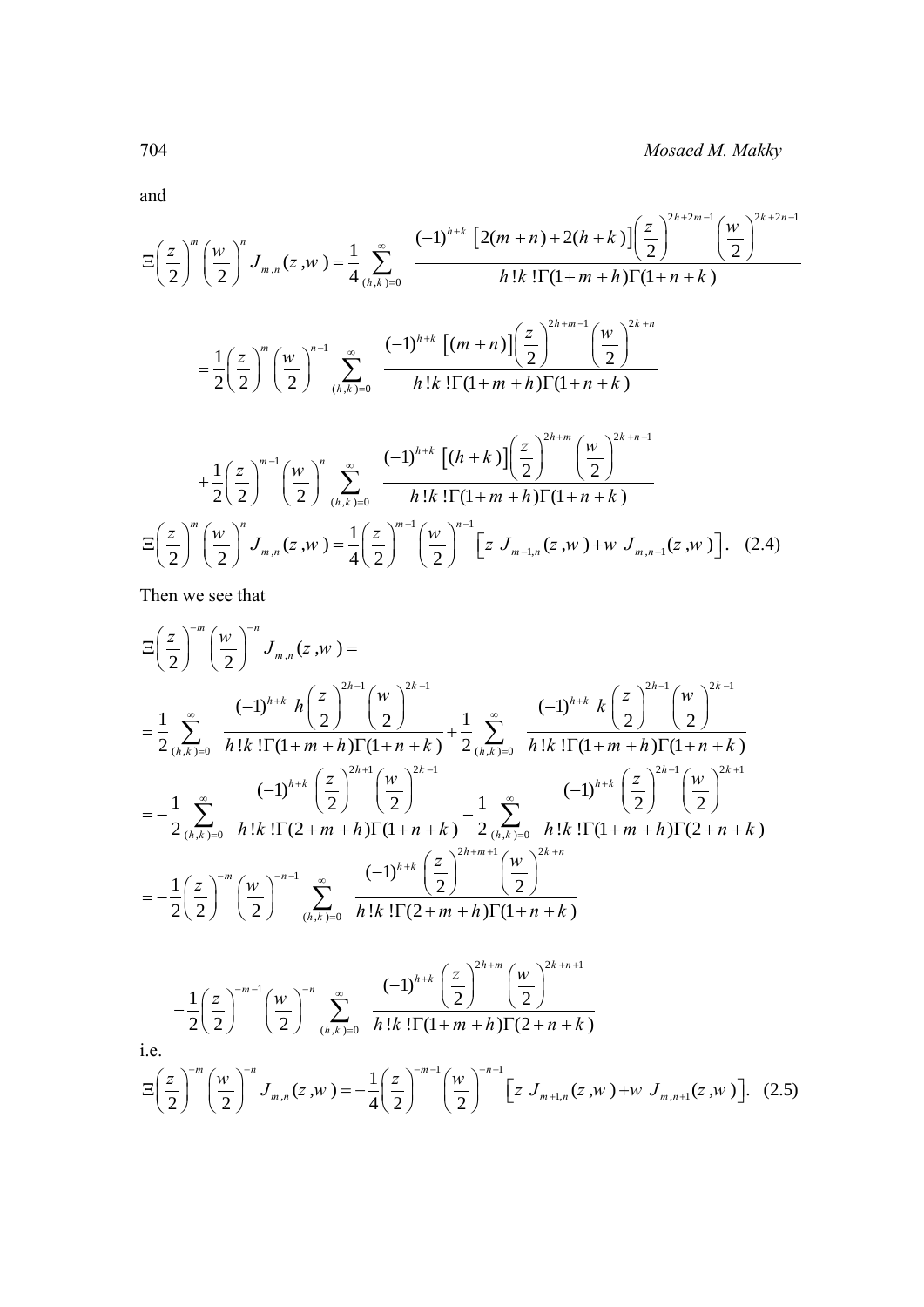But equation (2.4) can be written in the form, by carrying out the differentiation of the product on left – side as follows:<br>  $\int (z)^m (w)^n$ ,  $\int (z)^{m-1} (w)^{n-1}$ ,  $\int (z)^m (w)^n$ ,  $\int (z)^m (w)^n$ product on left – side as follows:<br>  $\pi(z)^{m} (w)^{n}$ ,  $\pi(z) = \frac{1}{(w+n)} (z)^{m-1} (w)^{n-1}$ ,  $\pi(z) = \frac{z}{m} (w)^{n}$ ,  $\pi(z) = \frac{1}{(w+n)} (z)^{m-1}$ 

But equation (2.4) can be written in the form, by carrying out the differentiation of the  
product on left - side as follows:  

$$
\Xi\left(\frac{z}{2}\right)^m \left(\frac{w}{2}\right)^n J_{m,n}(z,w) = \frac{1}{4}(m+n)\left(\frac{z}{2}\right)^{m-1} \left(\frac{w}{2}\right)^{n-1} J_{m,n}(z,w) + \left(\frac{z}{2}\right)^m \left(\frac{w}{2}\right)^n J'_{m,n}(z,w)
$$

$$
= -\frac{1}{4}\left(\frac{z}{2}\right)^m \left(\frac{w}{2}\right)^n \left[z J_{m-1,n}(z,w) + w J_{m,n-1}(z,w)\right] + \left(\frac{z}{2}\right)^m \left(\frac{w}{2}\right)^n J'_{m,n}(z,w)
$$

or

$$
J'_{m,n}(z,w) + \frac{1}{4} \Big[ z J_{m-1,n}(z,w) + w J_{m,n-1}(z,w) \Big] - (m+n) \frac{1}{zw} J_{m,n}(z,w) = 0. \quad (2.6)
$$

Similarly equation (2.5) given as follows

imilarly equation (2.5) given as follows  
\n
$$
J'_{m,n}(z, w) - \frac{1}{4} \Big[ z J_{m+1,n}(z, w) + w J_{m,n+1}(z, w) \Big] + (m+n) \frac{1}{zw} J_{m,n}(z, w) = 0.
$$
\n(2.7)

Hence the Bessel function (2.1) is a solution for partial differential equations (2.6) and  $(2.7).$ 

Adding the two differential equations (2.6) and (2.7) we get:

Adding the two differential equations (2.6) and (2.7) we get:  
\n
$$
2J'_{m,n}(z,w) = -\frac{1}{4} \Big[ z J_{m-1,n}(z,w) + w J_{m,n-1}(z,w) - z J_{m+1,n}(z,w) - w J_{m,n+1}(z,w) \Big]
$$
\n
$$
= -\frac{1}{4} \Big[ z \Big\{ J_{m-1,n}(z,w) - J_{m+1,n}(z,w) \Big\} + w \Big\{ J_{m,n-1}(z,w) - J_{m,n+1}(z,w) \Big\} \Big]
$$
\ni.e.  
\n
$$
2J'_{m,n}(z,w) + \frac{1}{4} \Big[ z \Big\{ J_{m-1,n}(z,w) - J_{m+1,n}(z,w) \Big\} + w \Big\{ J_{m,n-1}(z,w) - J_{m,n+1}(z,w) \Big\} \Big] = 0.
$$

i.e.

i.e.  
\n
$$
2J'_{m,n}(z,w) + \frac{1}{4} \Big[ z \left\{ J_{m-1,n}(z,w) - J_{m+1,n}(z,w) \right\} + w \left\{ J_{m,n-1}(z,w) - J_{m,n+1}(z,w) \right\} \Big] = 0.
$$

Then the Bessel function (2.1) is a solution to the above partial differential equation. If we subtract the equations  $(2.6)$  from the equation  $(2.7)$  we obtain:

If we subtract the equations (2.6) from the equation (2.7) we obtain:  
\n
$$
2(m+n)\frac{1}{zw}J_{m,n}(z,w) = \frac{1}{4}\Big[z J_{m-1,n}(z,w) + w J_{m,n-1}(z,w)\Big] + \frac{1}{4}\Big[z J_{m+1,n}(z,w) + w J_{m,n+1}(z,w)\Big]
$$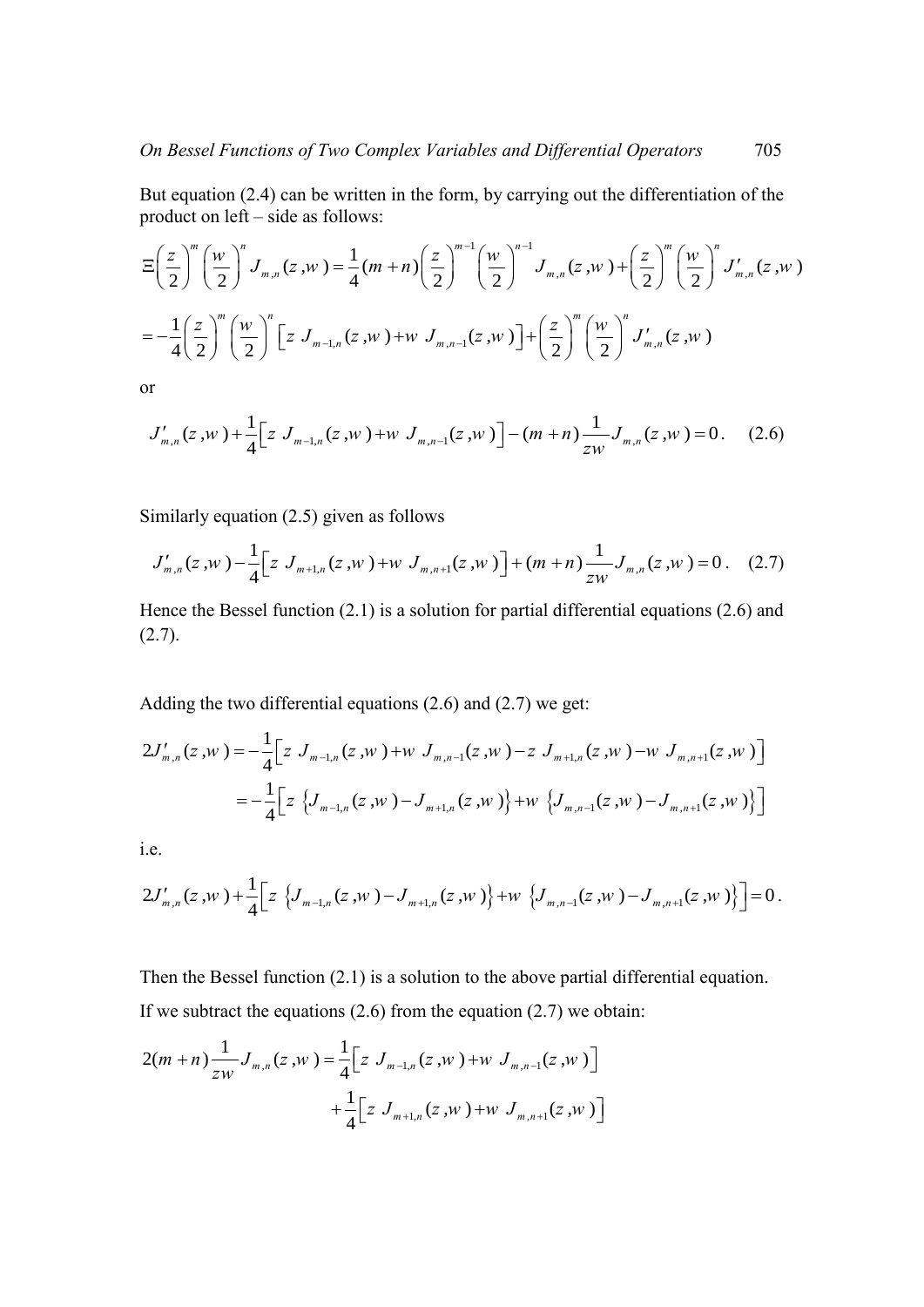from which we get:

from which we get:  
\n
$$
2(m+n)\frac{1}{zw}J_{m,n}(z,w) - \frac{1}{4}\Big[z\left\{J_{m-1,n}(z,w)+J_{m+1,n}(z,w)\right\}+w\left\{J_{m,n-1}(z,w)+J_{m,n+1}(z,w)\right\}\Big]=0.
$$

The modified Bessel function  $I_{m,n}(z, w)$  of the two complex variables z and w defined in the form:

$$
I_{m,n}(z,w) = i^{-(m+n)} J_{m,n}(z,w)
$$

where

where  
\n
$$
I_{m,n}(z, w) = i^{-(m+n)} J_{m,n}(z, w) = \sum_{(h,k)=0}^{\infty} \frac{(-1)^{h+k} i^{-(m+n)} \left(\frac{iz}{2}\right)^{2h+m} \left(\frac{iw}{2}\right)^{2k+n}}{h!k! \Gamma(1+m+h) \Gamma(1+n+k)}
$$
\n
$$
= \sum_{(h,k)=0}^{\infty} \frac{(-1)^{h+k} i^{-(m+n)} i^{(m+n)+2(k+k)} \left(\frac{z}{2}\right)^{2h+m} \left(\frac{w}{2}\right)^{2k+n}}{h!k! \Gamma(1+m+h) \Gamma(1+n+k)}
$$

and

$$
I_{m,n}(z,w) = \sum_{(h,k)=0}^{\infty} \frac{\left(\frac{z}{2}\right)^{2h+m} \left(\frac{w}{2}\right)^{2k+n}}{h!k!\Gamma(1+m+h)\Gamma(1+n+k)}.
$$
 (2.8)

For the modified Bessel function  $I_{m,n}(z, w)$  of the two complex variables we obtain<br>directly the following properties:<br> $I'_{m,n}(z, w) = \frac{1}{4} \Big[ z I_{m-1,n}(z, w) + w I_{m,n-1}(z, w) \Big] - (m+n) \frac{1}{zw} I_{m,n}(z, w)$ ,

directly the following properties:  
\n
$$
I'_{m,n}(z,w) = \frac{1}{4} \Big[ z I_{m-1,n}(z,w) + w I_{m,n-1}(z,w) \Big] - (m+n) \frac{1}{zw} I_{m,n}(z,w),
$$
\n
$$
I'_{m,n}(z,w) = -\frac{1}{4} \Big[ z I_{m+1,n}(z,w) + w I_{m,n+1}(z,w) \Big] + (m+n) \frac{1}{zw} I_{m,n}(z,w),
$$
\n
$$
2I'_{m,n}(z,w) = \frac{1}{4} \Big[ z \Big\{ I_{m-1,n}(z,w) - I_{m+1,n}(z,w) \Big\} + w \Big\{ I_{m,n-1}(z,w) - I_{m,n+1}(z,w) \Big\} \Big]
$$
\nthus we obtain:  
\n
$$
2I'_{m,n}(z,w) - \frac{1}{4} \Big[ z \Big\{ I_{m-1,n}(z,w) - I_{m+1,n}(z,w) \Big\} + w \Big\{ I_{m,n-1}(z,w) - I_{m,n+1}(z,w) \Big\} \Big] = 0.
$$

thus we obtain:

thus we obtain:  
\n
$$
2I'_{m,n}(z,w) - \frac{1}{4} \Big[ z \left\{ I_{m-1,n}(z,w) - I_{m+1,n}(z,w) \right\} + w \left\{ I_{m,n-1}(z,w) - I_{m,n+1}(z,w) \right\} \Big] = 0.
$$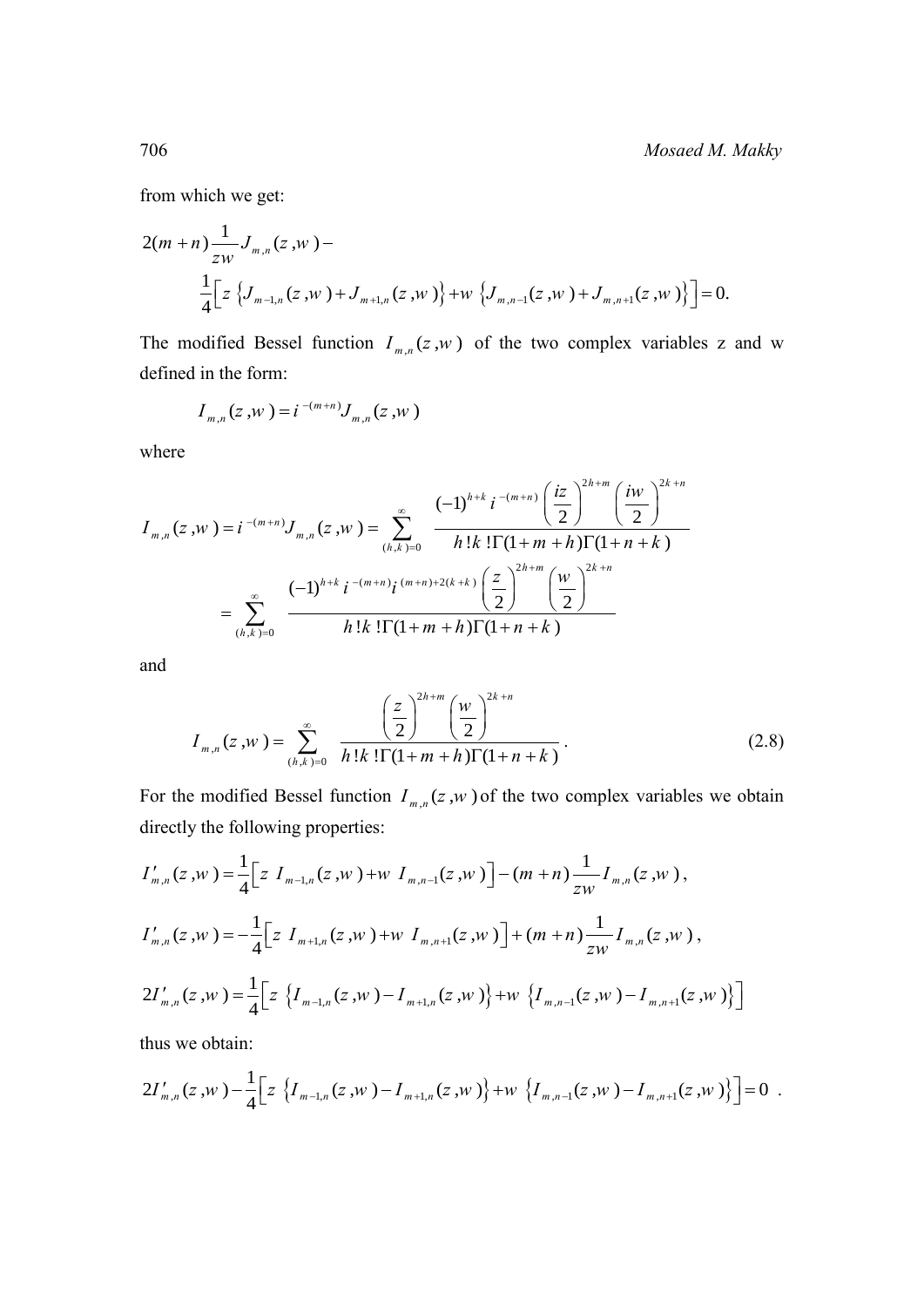Then the modified Bessel function (2.8) is a solution to the above partial differential equation.

Now, some special cases of Bessel function  $J_{m,n}(z, w)$  and modified Bessel function  $I_{m,n}(z, w)$  are given as follows:

1- Acting by the differential operator 
$$
\Xi_z = \left(\frac{1}{w} \frac{d}{dz}\right)
$$
 in equation (2.1) then we have  
\n
$$
\Xi_z \left(\frac{z}{2}\right)^{2h+m} \left(\frac{w}{2}\right)^{2k+n} = \left(\frac{1}{w} \frac{d}{dz}\right) \left(\frac{z}{2}\right)^{2h+m} \left(\frac{w}{2}\right)^{2k+n} = \frac{1}{4} (2h+m) \left(\frac{z}{2}\right)^{2h+m-1} \left(\frac{w}{2}\right)^{2k+n-1}
$$

and

$$
\Xi_z J_{m,n}(z, w) = \left(\frac{1}{w} \frac{d}{dz}\right) J_{m,n}(z, w)
$$

$$
= \sum_{(h,k)=0}^{\infty} \frac{\frac{1}{4}(-1)^{h+k} (m+2h) \left(\frac{z}{2}\right)^{2h+m-1} \left(\frac{w}{2}\right)^{2k+n-1}}{h!k! \Gamma(1+m+h) \Gamma(1+n+k)}
$$

thus,

thus,  
\n
$$
h!k!1(1+m+h)1(1+n+k)
$$
\nthus,  
\n
$$
\Xi_z J_{m,n}(z,w) = \left(\frac{1}{zw}\right)(m)J_{m,n}(z,w) - \left(\frac{1}{w}\right)\sum_{(h,k)=0}^{\infty} \frac{(-1)^{h+k} \left(\frac{z}{2}\right)^{2h+m+1} \left(\frac{w}{2}\right)^{2k+n}}{h!k! \Gamma[1+(1+m)+h] \Gamma(1+n+k)}
$$

$$
\Xi_z J_{m,n}(z,w) = \left(\frac{m}{zw}\right) J_{m,n}(z,w) - \left(\frac{1}{w}\right) J_{m+1,n}(z,w).
$$

Therefore

$$
\left[\Xi_z - \left(\frac{m}{zw}\right)\right] J_{m,n}(z,w) + \left(\frac{1}{w}\right) J_{m+1,n}(z,w) = 0.
$$
\n(2.9)

Then the Bessel function (2.1) is a solution to the partial differential equation (2.9).

2- Similarly acting by the differential operator  $\Xi_{w} = \left( \frac{1}{2} \right)$ *w d*  $\Xi_w = \left(\frac{1}{z} \frac{d}{dw}\right)$  in equation (2.1) then<br>  $\Xi_w = \frac{1}{4} (2k+n) \left(\frac{z}{2}\right)^{2h+m-1} \left(\frac{w}{2}\right)^{2k+n-1}$ we have

we have  
\n
$$
\Xi_w \left(\frac{z}{2}\right)^{2h+m} \left(\frac{w}{2}\right)^{2k+n} = \left(\frac{1}{z} \frac{d}{\partial w}\right) \left(\frac{z}{2}\right)^{2h+m} \left(\frac{w}{2}\right)^{2k+n} = \frac{1}{4} (2k+n) \left(\frac{z}{2}\right)^{2h+m-1} \left(\frac{w}{2}\right)^{2k+n-1}
$$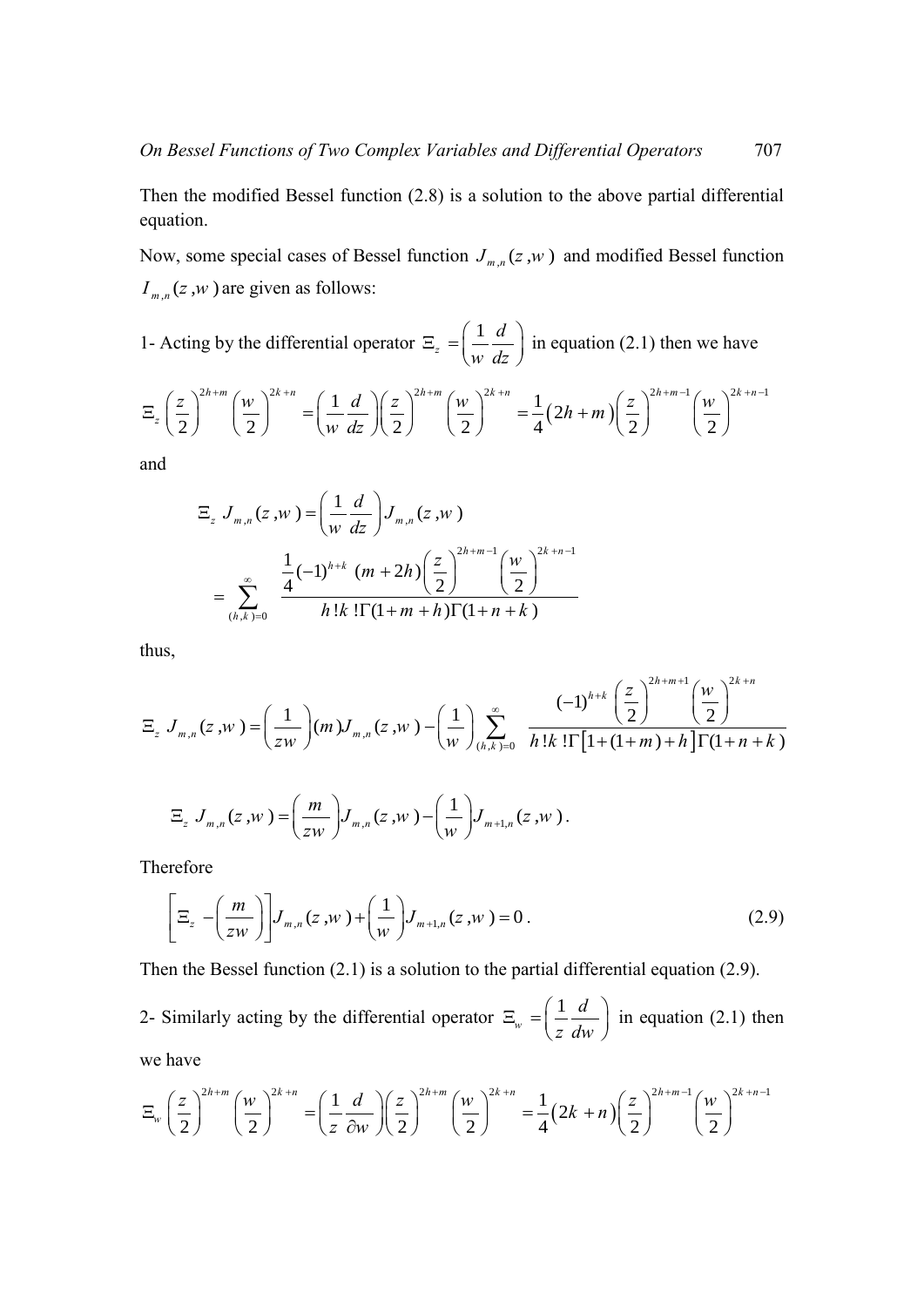therefore

e  
\n
$$
\Xi_{w} J_{m,n}(z, w) = \left(\frac{n}{zw}\right) J_{m,n}(z, w) - \left(\frac{1}{z}\right) J_{m,n+1}(z, w)
$$

from which we obtain:

which we obtain:

\n
$$
\left[\Xi_w - \left(\frac{n}{zw}\right)\right] J_{m,n}(z,w) + \left(\frac{1}{z}\right) J_{m,n+1}(z,w) = 0.
$$
\n(2.10)

Then the Bessel function  $(2.1)$  is a solution to the partial differential equation  $(2.10)$ .

The Bessel function contains properties that can be used to completely solve physical problems. It presents some of the most important ones in this section.

### **CONCLUSION**

In addition to other equations such as Schrodinger equation, heat equation, wave equation, Laplace equation and Helmholtz equation, Bessel functions appear in cylindrical or spherical coordinates to solve other scientific and engineering problems [9]. For this paper, we have shown that a formalism of umbral nature can be exploited to greatly simplify the technicalities underlying Bessel function theory and its manipulations leading to combinations or the creation of new forms [17].

#### **REFERENCES**

- [1] J. L. Cardoso, On basic Fourier-Bessel expansions, arXiv: 1707.05216v1 [math.CA] (2017). https://doi.org/10.3842/SIGMA.2018.035.
- [2] G. Dattoli, E. Di Palma, S. Licciardi, I. E. Sabia, From Circular to Bessel Functions: A Transition through the Umbral Method, Fractal Fract. 2017, 1, 9 pp. 1-11. DOI: [10.3390/fractalfract1010009.](https://www.researchgate.net/deref/http%3A%2F%2Fdx.doi.org%2F10.3390%2Ffractalfract1010009?_sg%5B0%5D=Jfi9jRzjxPREvJuG9TKFzYgYuCNkjh5ahM0YvfQnP7RZ5n69CWa8CaIL7eTQbLlxVtIYJrU1kdRY3_kW5_g_76MP-A.X_V573qQS2pIIa9HXCfNiCY23_oCDrkh-B0I9CzloOwHwjBEXwhgmm67Vykf-_5YqiHpnyEu_b4K95FLB-unUw)
- [3] K. Q. Shrideh, Al-Omari, On q-Analogues of the Natural Transform of Certain q-Bessel Functions and Some Application, Filomat 31:9 (2017), 2587–2598. DOI: [10.2298/FIL1709587A.](https://www.researchgate.net/deref/http%3A%2F%2Fdx.doi.org%2F10.2298%2FFIL1709587A?_sg%5B0%5D=eSR-KjkR_MnS0VGPAsjTLuEtUFZ7cnnUf-bLVH3CkOhSjDmM5MwQF0S-GBWvy-iRkcxZ1drIktCPOh0iqlRm127eIw.T41sWyAha-w7AR0oK0dJKqOzcnB_z-u6SjQLdgG5s1v8v10vP2sc1uiHZL1J_3LGqjBUjSZUV7HX-Bgv8IgHaw)
- [4] R. E. Gaunt, Bounds for modified Lommel functions of the first kind and their ratios. arXiv: 1901.01232v1 [math.CA] 2019. [https://doi.org/10.1016/j.jmaa.2020.123893.](https://doi.org/10.1016/j.jmaa.2020.123893)
- [5] S. Aggarwal, Kamal, Transform of Bessel's Functions, International Journal of Research and Innovation in Applied Science (IJRIAS) | Volume III, Issue VII, July 2018|ISSN 2454-6194.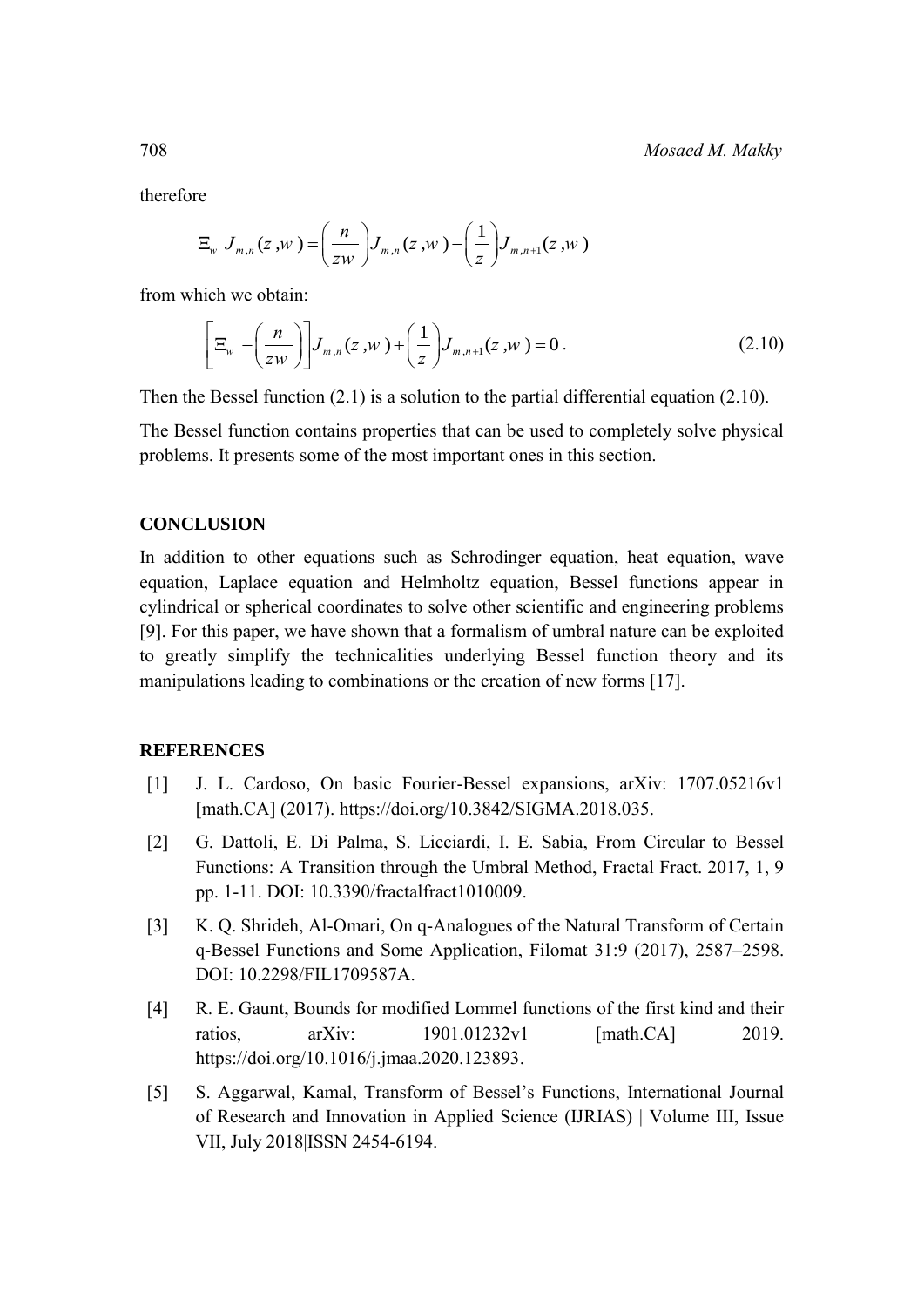- [6] W. Robin, Introducing Bessel Functions and Their Properties, Journal of Innovative Technology and Education, Vol. 4, 2017, no. 1, 37 - 48. https://doi.org/10.12988/jite.2017.723.
- [7] M. Asadi-Zeydabadi, Bessel Function and Damped Simple Harmonic Motion, Journal of Applied Mathematics and Physics, 2014, 2, 26-34. [DOI:10.4236/jamp.2014.24004.](http://www.scirp.org/journal/PaperInformation.aspx?PaperID=43723)
- [8] D. Babusci, G. Dattoli, K. Gorska and K. Penson, Symbolic methods for the evaluation of sum rules of Bessel functions, J. Math. Phys. 54, 073501 (2013).
- [9] F. M. Cholewinski, The Finite Calculus associated with Bessel Functions, J. Amer. Math. Soc. 75, (1988).
- [10] G. N. Watson, A Treatise on the Theory of Bessel Functions, Cambridge University Press, Cambridge, second edition, (1944).
- [11] D. Babusci, G. Dattoli, B. Germano, M.R. Martinelli, P.E. Ricci, Integrals of Bessel functions, Applied Mathematics Letters 26 (2013) 351–354. [https://doi.org/10.1016/j.aml.2012.10.003.](https://doi.org/10.1016/j.aml.2012.10.003)
- [12] B. Cannon, On the convergence of series of polynomials, Proceeding of the London Math. Society; Ser.2 Vol.43, (1937); pp. 348-364.
- [13] M. M. Makky, Some special functions and sets of polynomials of several complex variables, For Ph. D. Degree thesis Assiut University, 1994.
- [14] C. M. Bender, D. C. Brody and B. K. Meister, On powers of Bessel functions, J. Math. Phys. 44, pp. 309-314 (2003). [https://doi.org/10.1063/1.1526940.](https://doi.org/10.1063/1.1526940)
- [15] W. W. Bell, Special functions for scientists and engineers, London (1967).
- [16] R. Earl D., Special functions, New York (1960).
- [17] G. Dattoli, E. di Palma, E. Sabia, S. Licciardi, Products of Bessel functions and associated polynomials, Appl. Math. Comp. 2015, 266, 507- 514. [https://doi.org/10.1016/j.amc.2015.05.085.](https://doi.org/10.1016/j.amc.2015.05.085)